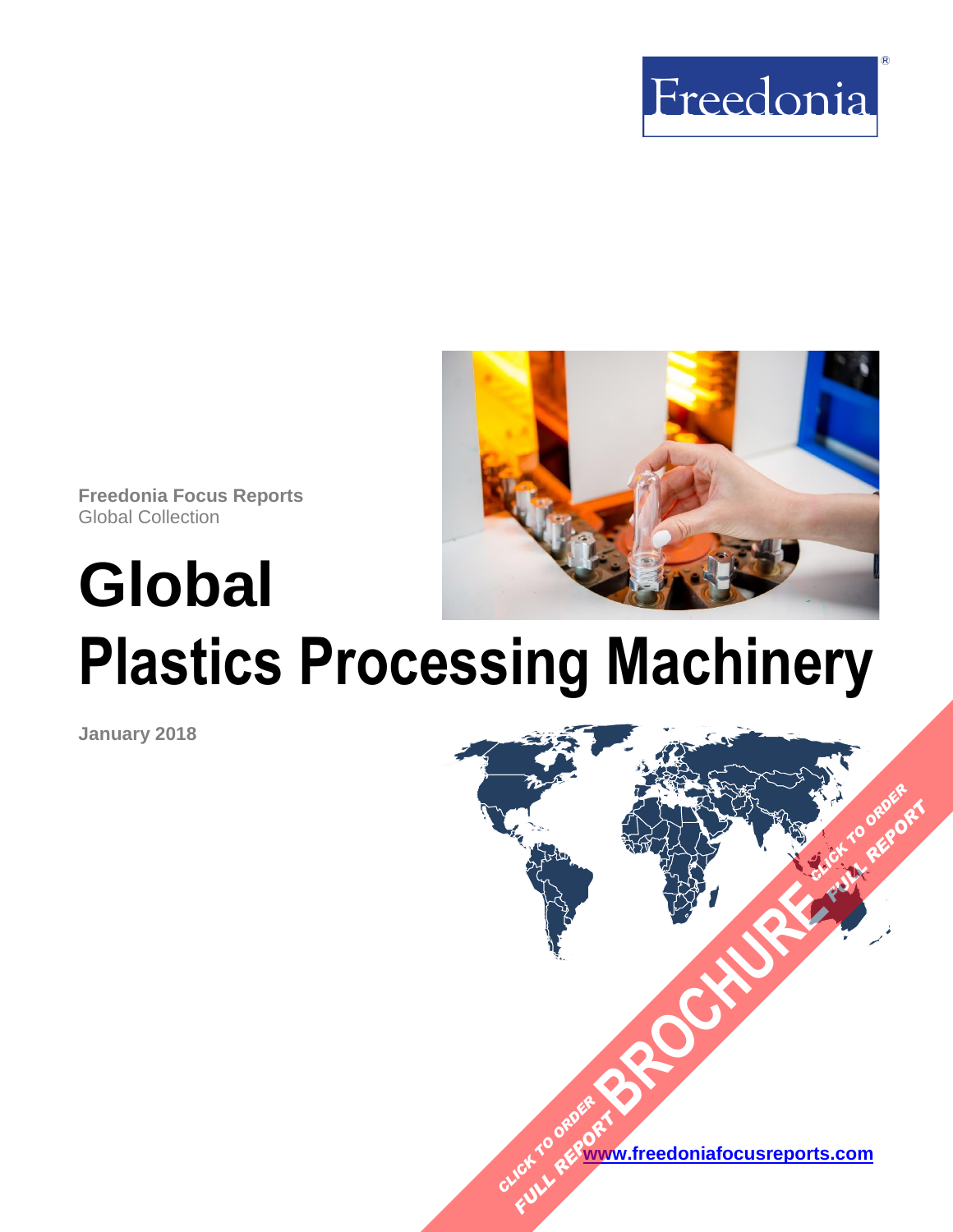# **Table of Contents**

| 1. Highlights                        | 3  |
|--------------------------------------|----|
| 2. Global Overview & Forecasts       | 5  |
| Demand by Product                    | 5  |
| <b>Injection Molding Machinery</b>   | 6  |
| <b>Extrusion Machinery</b>           | 7  |
| <b>Blow Molding Machinery</b>        | 7  |
| <b>3D Plastics Printers</b>          | 8  |
| <b>Other Machinery</b>               | 9  |
| Aftermarket Parts                    | 9  |
| Demand by Market                     | 11 |
| Packaging                            | 12 |
| Consumer/Institutional               | 12 |
| Construction                         | 13 |
| <b>Motor Vehicles</b>                | 13 |
| <b>Other Markets</b>                 | 14 |
| 3. Regional Segmentation & Forecasts | 15 |
| Regional Shipments Overview          | 15 |
| <b>Regional Demand Overview</b>      | 17 |
| North America                        | 19 |
| Western Europe                       | 21 |
| Asia/Pacific                         | 23 |
| <b>Other Regions</b>                 | 25 |
| <b>Central &amp; South America</b>   | 26 |
| Eastern Europe                       | 26 |
| Africa/Mideast                       | 26 |
| 4. Industry Structure                | 28 |
| <b>Industry Characteristics</b>      | 28 |
| Market Share                         | 29 |
| Haitian International                | 30 |
| KraussMaffei Group                   | 30 |
| <b>Husky Injection Molding</b>       | 31 |
| 5. About This Report                 | 32 |
| Scope & Method                       | 32 |
| Sources                              | 33 |
| <b>Industry Codes</b>                | 33 |
| Resources                            | 34 |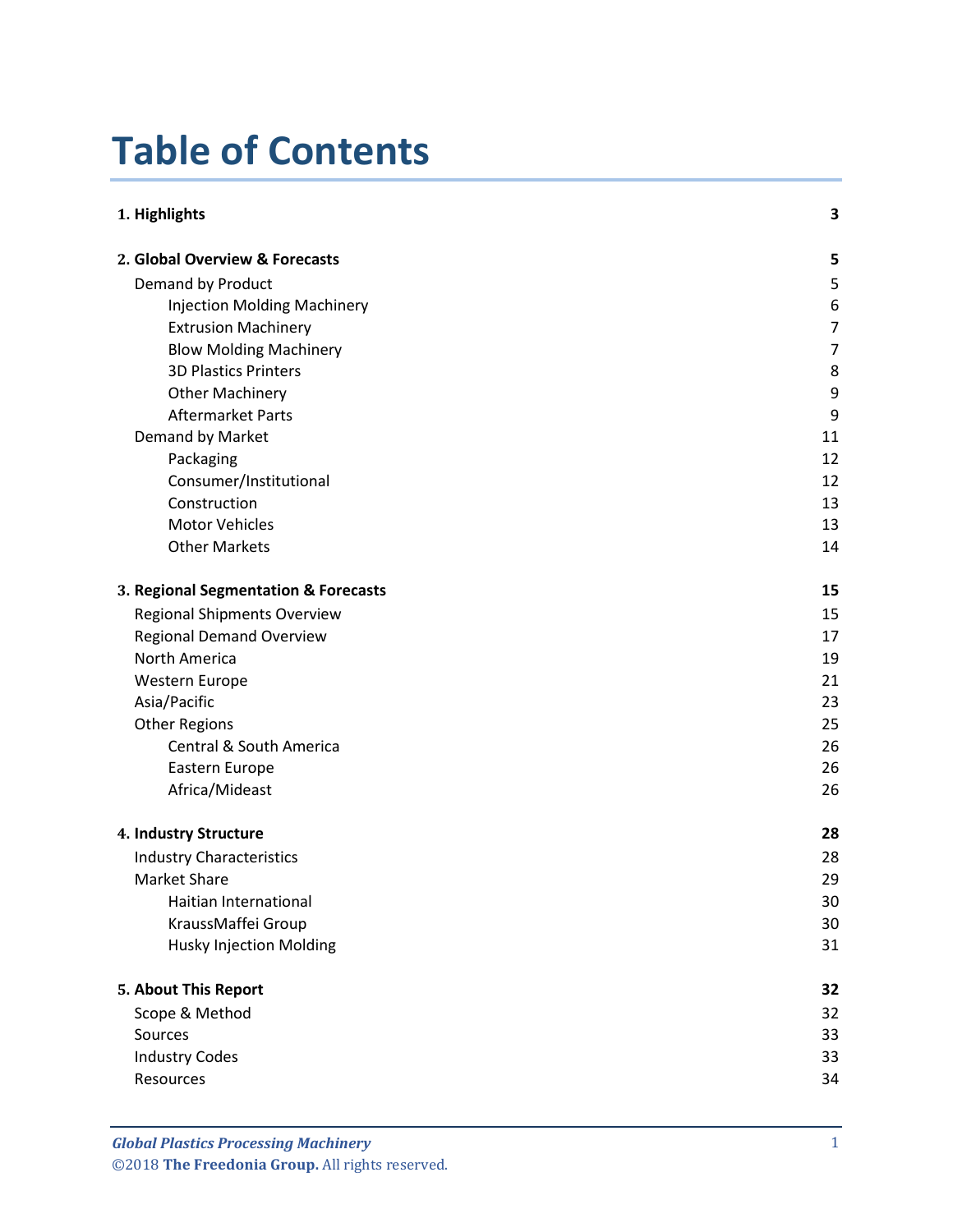# **List of Tables & Figures**

| Figure 1   Global Plastics Processing Machinery Market Outlook, 2016 - 2021                 | 4  |
|---------------------------------------------------------------------------------------------|----|
| Figure 2   Global Plastics Processing Machinery Demand by Product, 2006 - 2021 (US\$ mil)   | 5  |
| Table 1   Global Plastics Processing Machinery Demand by Product, 2006 - 2021 (US\$ mil)    | 5  |
| Figure 3   Global Plastics Processing Machinery Demand by Product, 2006 - 2021 (%)          | 10 |
| Figure 4   Global Plastics Processing Machinery Demand by Market, 2006 - 2021 (US\$ mil)    | 11 |
| Table 2   Global Plastics Processing Machinery Demand by Market, 2006 - 2021 (US\$ mil)     | 11 |
| Figure 5   Global Plastics Processing Machinery Demand by Market, 2006 - 2021 (%)           | 14 |
| Figure 6   Global Plastics Processing Machinery Shipments by Region, 2006 - 2021 (US\$ mil) | 15 |
| Table 3   Global Plastics Processing Machinery Shipments by Region, 2006 - 2021 (US\$ mil)  | 15 |
| Figure 7   Global Plastics Processing Machinery Shipments by Region, 2006 - 2021 (%)        | 16 |
| Figure 8   Global Plastics Processing Machinery Demand by Region, 2006 - 2021 (US\$ mil)    | 17 |
| Table 4   Global Plastics Processing Machinery Demand by Region, 2006 - 2021 (US\$ mil)     | 17 |
| Figure 9   Global Plastics Processing Machinery Demand by Region, 2006 - 2021 (%)           | 18 |
| Figure 10   NA: Plastics Processing Machinery Demand by Product, 2006 - 2021 (US\$ mil)     | 19 |
| Figure 11   NA: Plastics Processing Machinery Demand by Market, 2006 - 2021 (US\$ mil)      | 19 |
| Table 5   NA: Plastics Processing Machinery Demand by Product and Market, 2006 - 2021       |    |
| (US\$ mil)                                                                                  | 20 |
| Figure 12   WE: Plastics Processing Machinery Demand by Product, 2006 - 2021 (US\$ mil)     | 21 |
| Figure 13   WE: Plastics Processing Machinery Demand by Market, 2006 - 2021 (US\$ mil)      | 21 |
| Table 6   WE: Plastics Processing Machinery Demand by Product and Market, 2006 - 2021       |    |
| (US\$ mil)                                                                                  | 22 |
| Figure 14   A/P: Plastics Processing Machinery Demand by Product, 2006 - 2021 (US\$ mil)    | 23 |
| Figure 15   A/P: Plastics Processing Machinery Demand by Market, 2006 - 2021 (US\$ mil)     | 23 |
| Table 7   A/P: Plastics Processing Machinery Demand by Product and Market, 2006 - 2021      |    |
| $(US$)$ mil)                                                                                | 24 |
| Figure 16   OR: Plastics Processing Machinery Demand by Region, 2006 - 2021 (US\$ mil)      | 25 |
| Figure 17   OR: Plastics Processing Machinery Demand by Product, 2006 - 2021 (US\$ mil)     | 25 |
| Table 8   OR: Plastics Processing Machinery Demand by Region & Product, 2006 - 2021 (US\$   |    |
| mil)                                                                                        | 27 |
| Figure 18   Global Plastics Processing Machinery Market Share by Company, 2016 (%)          | 29 |
| Table 9   Leading Suppliers to the Global Plastics Processing Machinery Market              | 29 |
| Table 10   Industry Codes Related to Plastics Processing Machinery                          | 33 |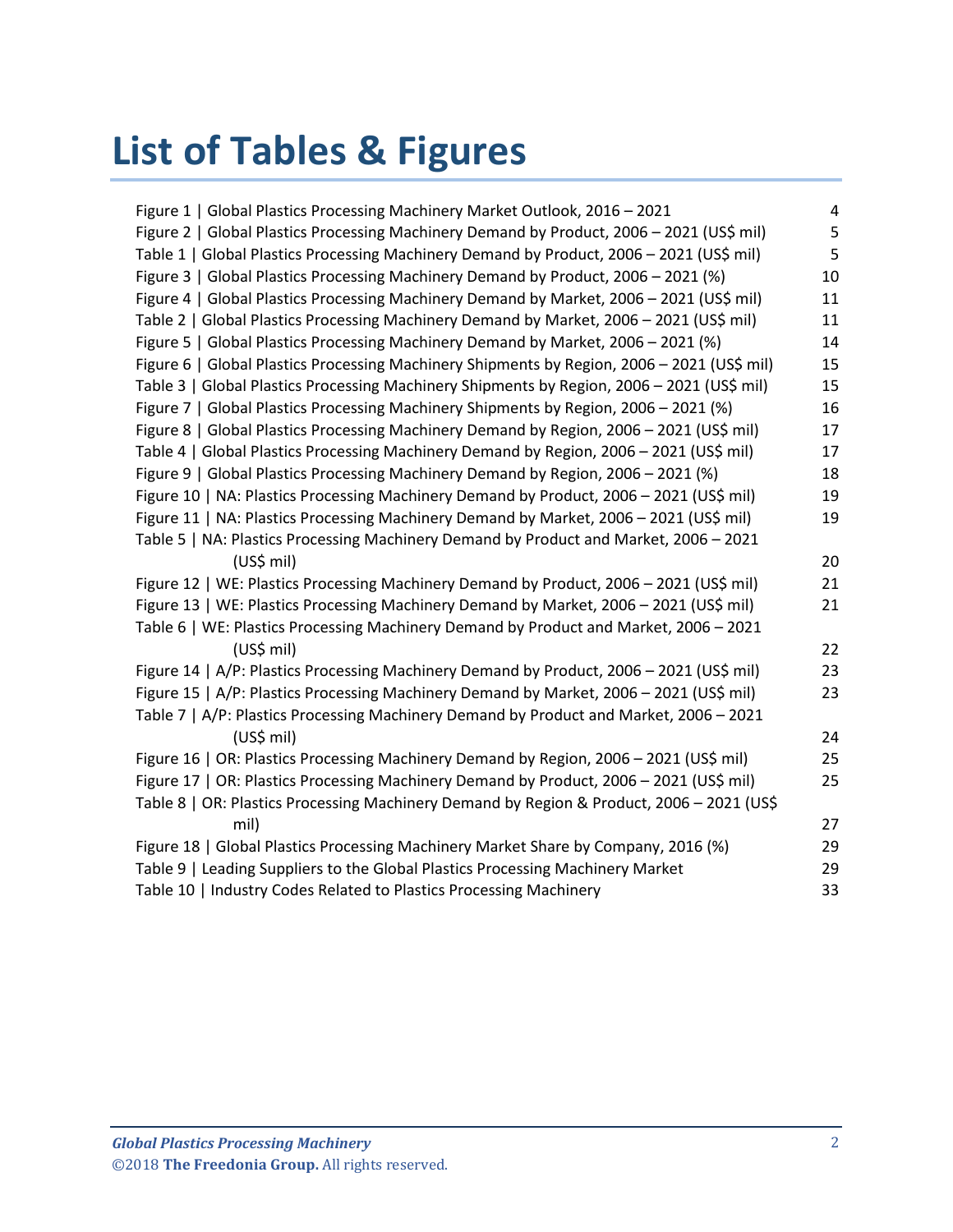# <span id="page-3-0"></span>**About This Report**

# <span id="page-3-1"></span>**Scope & Method**

This report forecasts to 2021 global demand for plastics processing machinery by product, market, and major world region in nominal US dollars at the manufacturer level. Product segments include:

- injection molding machinery
- extrusion machinery
- blow molding machinery
- 3D plastics printers
- other machinery such as thermoforming, calendering, and rotomolding
- aftermarket parts

Reported markets encompass:

- packaging
- consumer/institutional
- construction
- motor vehicles
- other markets such as aerospace, tooling, and electronic products

Major world regions include North America, Western Europe, Asia/Pacific, and all other regions.

To illustrate historical trends, world, product, market, and regional demand (including product and market segments) are provided for 2006, 2011, and 2016. Finally, global shipments are segmented by major world region and provided for 2006, 2011, 2016, and 2021.

Excluded from the scope of this report are auxiliary equipment (such as blenders, dryers, feeders, and winders) and secondary machinery used to improve the appearance or usefulness of the final product (like coating, cutting, machining, polishing, and printing equipment), except in situations in which machinery is used in both primary and secondary plastics processing. Plastics processing equipment that forms an integral part of a form/fill/seal packaging machine and molds are also excluded. Machines that process rubber, silicones, and other non-thermoplastic polymers are also excluded.

This report quantifies trends in terms of compound annual growth rates (CAGRs), which, by definition, employ in their calculation only the first and last datapoints over a period. The CAGR is used to describe forecast growth, defined as the trend beginning in the base year and ending in the forecast year. Forecasts are developed via the identification and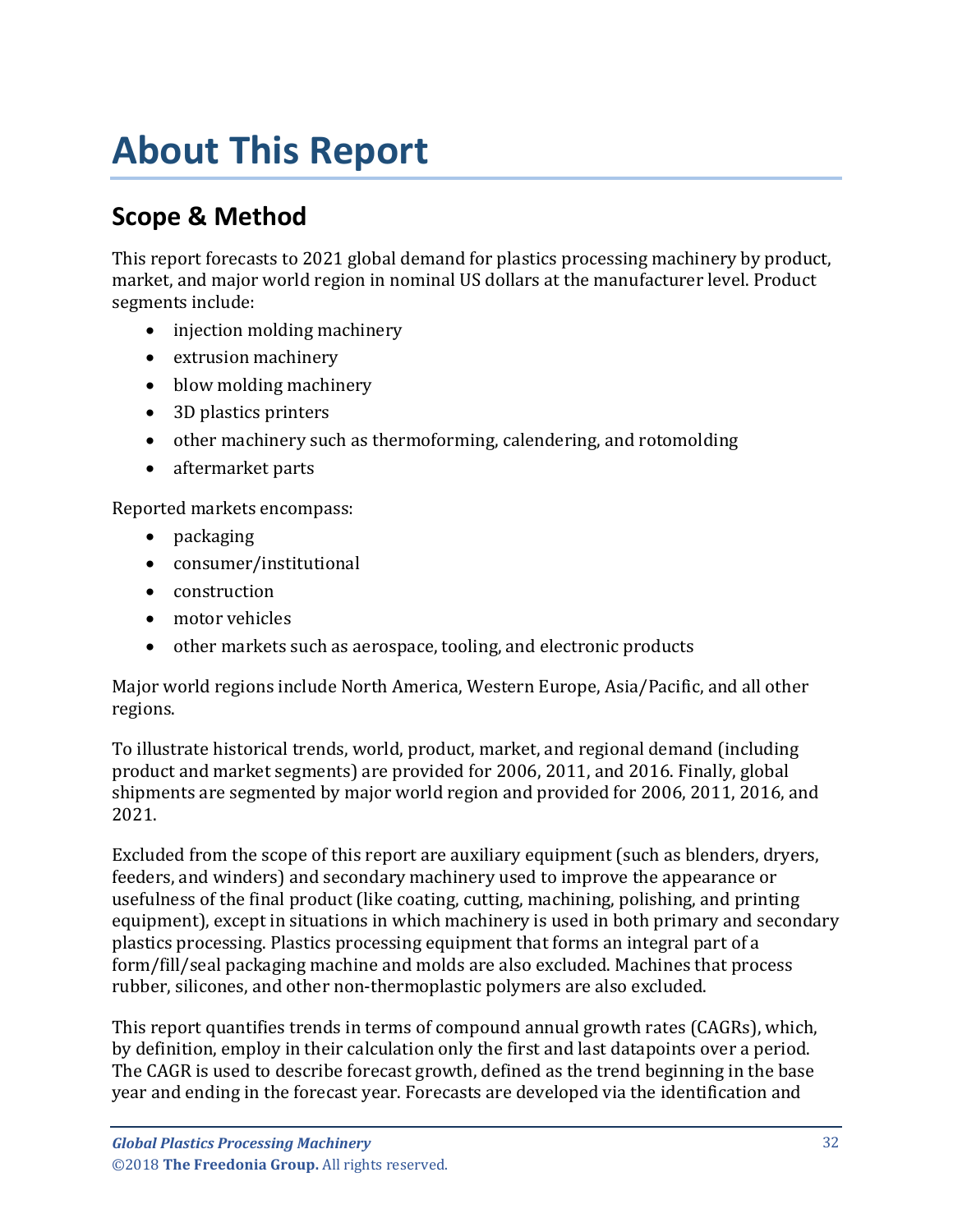#### **About This Report**

analysis of pertinent statistical relationships and other historical trends and events, as well as their expected impact over the forecast period. Readers are encouraged to consider historical volatility when assessing particular annual values along the forecast trend, including in the forecast year.

For any given historical year, US dollar amounts are obtained from values expressed in the applicable local currency. These local currency values are converted to US dollars at the average annual exchange rate for that year. For forecast years, the US dollar amounts assume the same annual exchange rate as that prevailing in 2016.

Other various topics, including profiles of pertinent leading suppliers, are covered in this report. A full outline of report items by page is available in the Table of Contents.

## <span id="page-4-0"></span>**Sources**

*Global Plastics Processing Machinery* (FW75024) is based on [a comprehensive industry](http://www.freedoniagroup.com/DocumentDetails.aspx?ReferrerId=FL-FOCUS&studyid=3603)  [study](http://www.freedoniagroup.com/DocumentDetails.aspx?ReferrerId=FL-FOCUS&studyid=3603) published by The Freedonia Group. Reported findings represent the synthesis and analysis of data from various primary, secondary, macroeconomic, and demographic sources including:

- firms participating in the industry, and their suppliers and customers
- government/public agencies
- national, regional, and international non-governmental organizations
- trade associations and their publications
- the business and trade press
- indicator forecasts by The Freedonia Group
- the findings of other reports and studies by The Freedonia Group

Specific sources and additional resources are listed in the Resources section of this publication for reference and to facilitate further research.

# <span id="page-4-1"></span>**Industry Codes**

<span id="page-4-2"></span>

| <b>Table 10   Industry Codes Related to Plastics Processing Machinery</b> |  |                                                         |  |        |                                                       |      |                                 |
|---------------------------------------------------------------------------|--|---------------------------------------------------------|--|--------|-------------------------------------------------------|------|---------------------------------|
| NAICS/SCIAN 2007<br>North American Industry Classification System         |  | <b>SIC</b><br><b>Standard Industrial Classification</b> |  |        |                                                       |      |                                 |
|                                                                           |  |                                                         |  | 333220 | Plastics & Rubber Industry Machinery<br>Manufacturing | 3559 | Special Industry Machinery, NEC |

Source: US Census Bureau

## **Copyright & Licensing**

The full report is protected by copyright laws of the United States of America and international treaties. The entire contents of the publication are copyrighted by The Freedonia Group.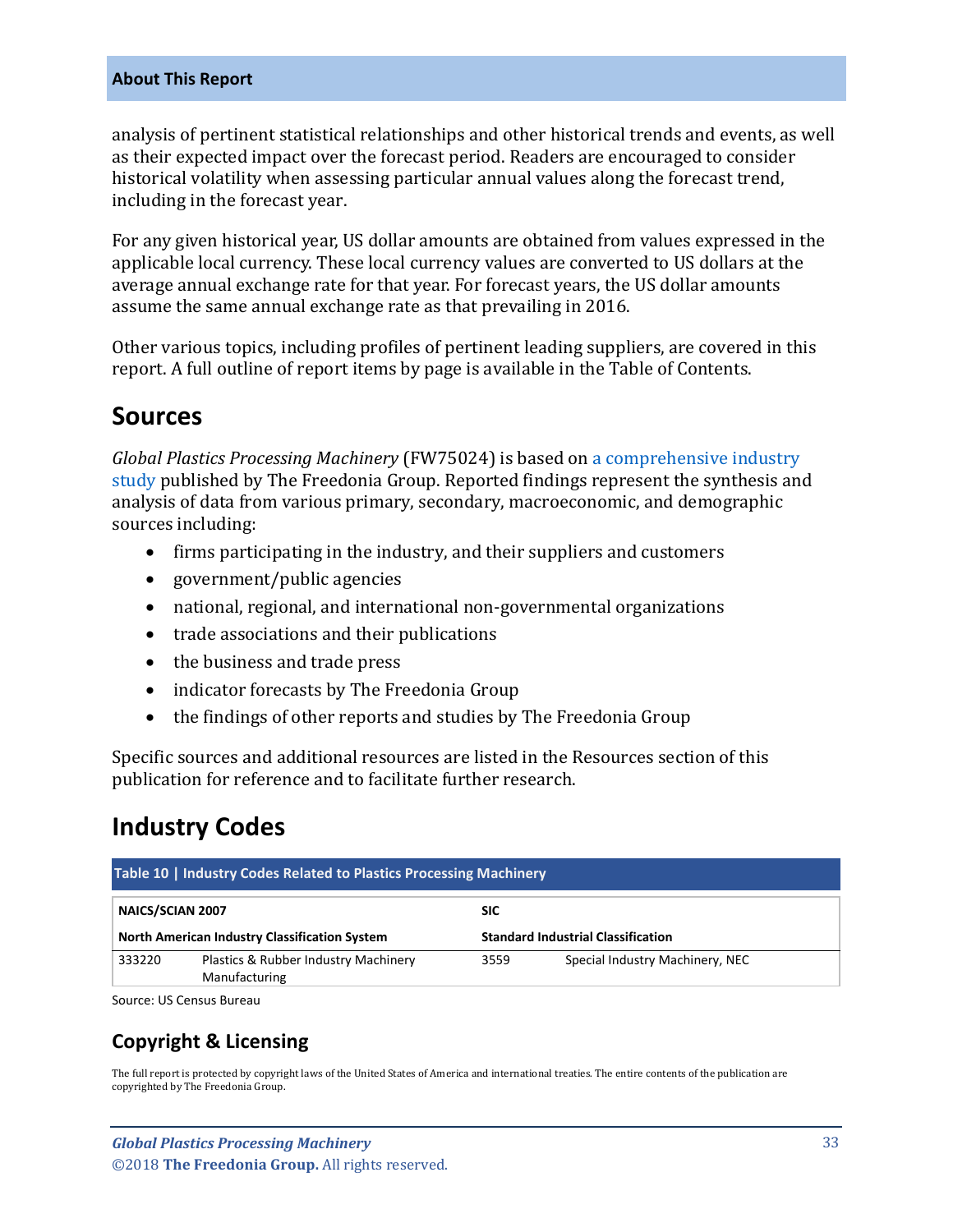## <span id="page-5-0"></span>**Resources**

#### **The Freedonia Group**

 *[Global Plastics Processing Machinery,](http://www.freedoniagroup.com/DocumentDetails.aspx?ReferrerId=FL-FOCUS&studyid=3603)* January 2018 **[Freedonia Industry Studies](http://www.freedoniagroup.com/Home.aspx?ReferrerId=FL-Focus)**  *[Global Pharmaceutical Packaging,](http://www.freedoniagroup.com/DocumentDetails.aspx?ReferrerId=FL-FOCUS&studyid=3591)* January 2018  *[Siding Market in the US](http://www.freedoniagroup.com/DocumentDetails.aspx?ReferrerId=FL-FOCUS&studyid=3602)*, January 2018  *[Foodservice Single-Use Products in the US](http://www.freedoniagroup.com/DocumentDetails.aspx?ReferrerId=FL-FOCUS&studyid=3543)*, December 2017  *[Global Plastic Caps & Closures Market,](http://www.freedoniagroup.com/DocumentDetails.aspx?ReferrerId=FL-FOCUS&studyid=3595)* December 2017 *[Global Windows & Doors](http://www.freedoniagroup.com/DocumentDetails.aspx?ReferrerId=FL-FOCUS&studyid=3588)*, December 2017  *[Global Plumbing Fittings & Fixtures Market,](http://www.freedoniagroup.com/DocumentDetails.aspx?ReferrerId=FL-FOCUS&studyid=3582)* November 2017 *[Protective Packaging Market in the US](http://www.freedoniagroup.com/DocumentDetails.aspx?ReferrerId=FL-FOCUS&studyid=3544)*, November 2017  *[Global 3D Printing Markets,](http://www.freedoniagroup.com/DocumentDetails.aspx?ReferrerId=FL-FOCUS&studyid=3579)* October 2017 *[Global Caps & Closures Market](http://www.freedoniagroup.com/DocumentDetails.aspx?ReferrerId=FL-FOCUS&studyid=3538)*, September 2017

#### **[Freedonia Focus Reports](https://www.freedoniafocusreports.com/redirect.asp?progid=89534&url=/)**

 *[Caps & Closures: United States](https://www.freedoniafocusreports.com/Caps-Closures-United-States-FF30012/) [Construction: United States](https://www.freedoniafocusreports.com/Construction-United-States-FF60054/) [Packaging Films: United States](https://www.freedoniafocusreports.com/Packaging-Films-United-States-FF30065/) [Pharmaceutical Packaging: United States](https://www.freedoniafocusreports.com/Pharmaceutical-Packaging-United-States-FF30018/) [Printing Machinery & Equipment: United States](https://www.freedoniafocusreports.com/Printing-Machinery-Equipment-United-States-FF75026/) [Semiconductor Machinery: United States](https://www.freedoniafocusreports.com/Semiconductor-Machinery-United-States-FF75028/) [Stretch & Shrink Film: United States](https://www.freedoniafocusreports.com/Stretch-Shrink-Film-United-States-FF55026/) [3D Printers & Supplies: United States](https://www.freedoniafocusreports.com/3D-Printers-Supplies-United-States-FF75043/)* **[Freedonia Custom Research](http://www.freedoniagroup.com/CustomResearch.aspx?ReferrerId=FL-Focus)**

#### **Trade Publications**

*European Rubber Journal Plastics News Plastics News Europe Plastics Technology Plastics Today 3DPrint.com*

#### **Agencies & Associations**

China Machinery Industry Yearbook China Plastic Machinery Industry Association Eurostat German Federal Statistical Office (Statistisches Bundesamt)